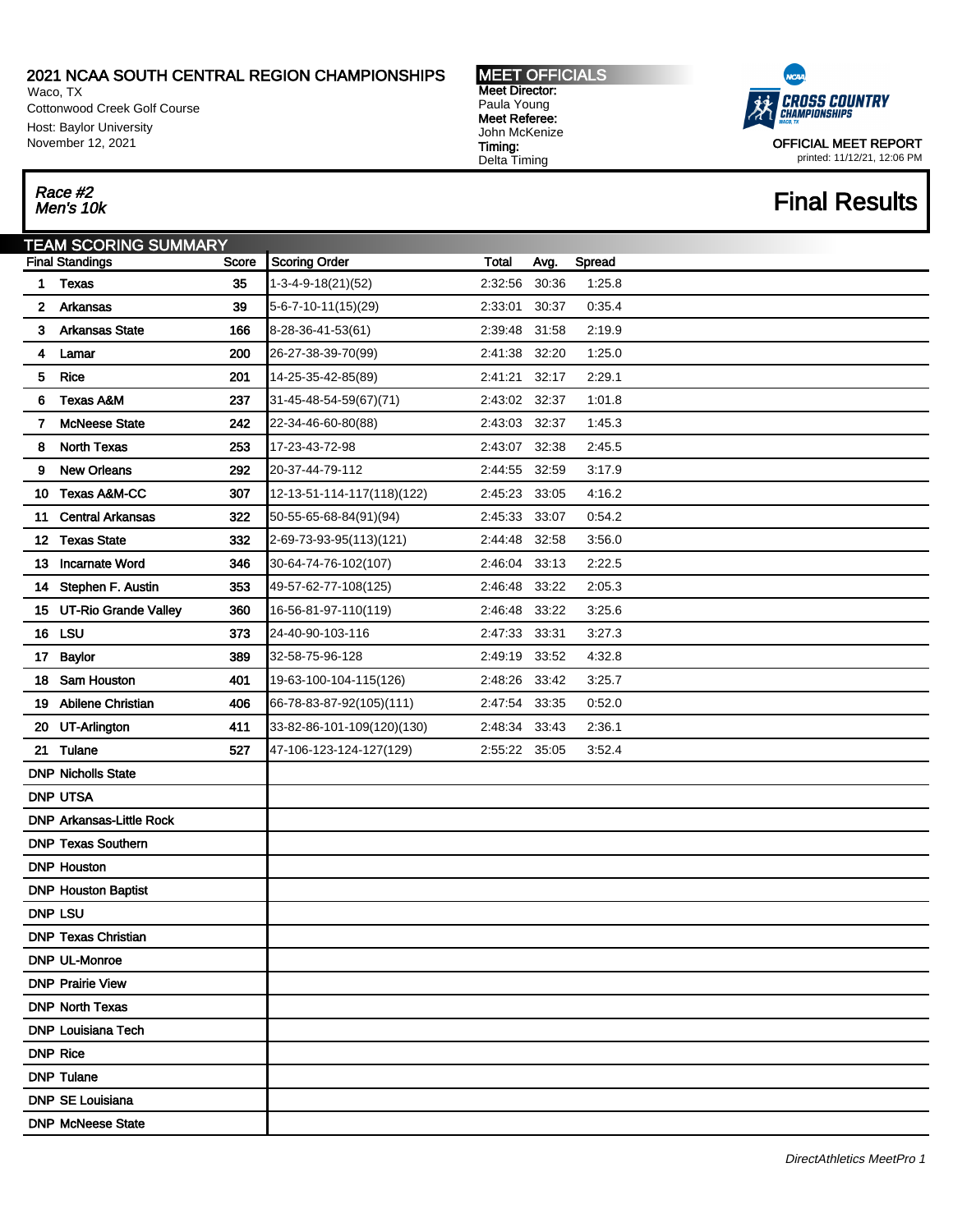Waco, TX Cottonwood Creek Golf Course Host: Baylor University November 12, 2021

Race #2<br>Men's 10k

MEET OFFICIALS Meet Director: Paula Young Meet Referee: John McKenize Timing: Delta Timing



OFFICIAL MEET REPORT printed: 11/12/21, 12:06 PM

## **Final Results**

|                                 | icore | Order | <b>AMC</b> | <b>Spread</b> |
|---------------------------------|-------|-------|------------|---------------|
| <b>DNP UT-Rio Grande Valley</b> |       |       |            |               |
| <b>DNP Sam Houston</b>          |       |       |            |               |
| <b>DNP Incarnate Word</b>       |       |       |            |               |

| Athlete        |                       | <b>YR</b> | #   | Team (Team Place)      | Score          | Time                  | Gap    | Avg. Mile | Avg. kM | 3k     | 5k | 8k                      | 9k |
|----------------|-----------------------|-----------|-----|------------------------|----------------|-----------------------|--------|-----------|---------|--------|----|-------------------------|----|
| $\mathbf{1}$   | KNIGHT, Haftu         | SO        | 474 | Texas (1)              | $\mathbf{1}$   | 30:10.4               | ---    | 4:51.5    | 3:01.0  | 8:54.6 |    | 14:53.7 24:15.9 27:22.3 |    |
| 2              | MTHEMBU, Kwanele      | JR.       | 67  | Texas State (1)        | $\overline{2}$ | 30:11.1               | .7     | 4:51.6    | 3:01.1  | 8:54.9 |    | 14:52.1 24:14.9 27:18.6 |    |
| 3              | RIVERA, Rodger        | <b>FR</b> | 476 | Texas (2)              | 3              | 30:17.9               | 7.5    | 4:52.7    | 3:01.8  | 8:55.2 |    | 14:53.8 24:15.5 27:22.0 |    |
| 4              | ABDALLA, Yaseen       | FR        | 465 | Texas (3)              | 4              | 30:18.6               | 8.2    | 4:52.8    | 3:01.9  | 8:56.7 |    | 14:54.5 24:16.4 27:22.0 |    |
| 5              | KEMBOI, Amon          | <b>SR</b> | 332 | Arkansas (1)           | 5              | 30:26.6               | 16.2   | 4:54.1    | 3:02.7  | 8:55.3 |    | 14:52.2 24:15.7 27:21.7 |    |
| 6              | CHEBOSON, Emmanuel    | <b>JR</b> | 330 | Arkansas (2)           | 6              | 30:26.7               | 16.3   | 4:54.2    | 3:02.7  | 8:55.6 |    | 14:52.4 24:15.5 27:20.1 |    |
| $\overline{7}$ | <b>BOIT, Gilbert</b>  | <b>SR</b> | 329 | Arkansas (3)           | 7              | 30:26.8               | 16.4   | 4:54.2    | 3:02.7  | 8:55.6 |    | 14:52.1 24:15.7 27:20.3 |    |
| 8              | HILTON, Lexington     | SO        | 343 | Arkansas State (1)     | 8              | 30:26.8               | 16.4   | 4:54.2    | 3:02.7  | 8:56.4 |    | 14:55.2 24:19.0 27:31.0 |    |
| 9              | GOMEZ, Cruz           | SO        | 472 | Texas (4)              | 9              | 30:32.4               | 22.0   | 4:55.1    | 3:03.2  | 8:54.9 |    | 14:54.2 24:20.8 27:35.2 |    |
| 10             | KIBET, Andrew         | <b>JR</b> | 333 | Arkansas (4)           | 10             | 30:38.3               | 27.9   | 4:56.0    | 3:03.8  | 9:01.4 |    | 15:00.1 24:31.1 27:40.5 |    |
| 11             | MAKUVIRE, Bradley     | <b>JR</b> | 457 | <b>SE Louisiana</b>    | $\blacksquare$ | 30:42.7               | 32.3   | 4:56.7    | 3:04.3  | 8:55.4 |    | 14:54.1 24:20.1 27:34.5 |    |
| 12             | <b>RICHTER, Myles</b> | SO        | 337 | Arkansas (5)           | 11             | 31:02.0               | 50.6   | 4:59.8    | 3:06.2  | 8:56.0 |    | 14:55.7 24:37.2 27:53.3 |    |
| 13             | KIPNGENO, Dennis      | SO        | 490 | Texas A&M-CC (1)       | 12             | 31:05.1               | 54.7   | 5:00.3    | 3:06.5  | 8:58.3 |    | 15:08.3 24:50.7 28:07.5 |    |
| 14             | KIMAIYO, Kelvin       | <b>FR</b> | 489 | Texas A&M-CC (2)       | 13             | 31:08.7               | 58.3   | 5:00.9    | 3:06.9  | 8:58.1 |    | 15:08.7 24:53.3 28:08.4 |    |
| 15             | LANDA, Hociel         | <b>SR</b> | 442 | Rice(1)                | 14             | 31:10.1               | 59.7   | 5.01.1    | 3:07.0  | 8:56.8 |    | 15:07.8 24:54.5 28:12.0 |    |
| 16             | MURPHY, Ryan          | <b>JR</b> | 335 | Arkansas (6)           | (15)           | 31:17.3               | 1:06.9 | 5:02.3    | 3:07.7  | 8:56.6 |    | 15:03.8 24:51.8 28:07.5 |    |
| 17             | CHIRCHIR, Abraham     | <b>JR</b> | 90  | UT-Rio Grande Vall     | 16             | 31:21.3               | 1:10.9 | 5.02.9    | 3:08.1  | 9:01.1 |    | 15:07.5 24:50.7 28:07.9 |    |
| 18             | <b>BEAUMONT, Jack</b> | <b>SR</b> | 424 | North Texas (1)        | 17             | 31:26.6 1:16.2        |        | 5:03.8    | 3:08.7  | 8:58.2 |    | 15:08.8 24:56.7 28:17.8 |    |
| 19             | <b>BASS, Samuel</b>   | <b>FR</b> | 468 | Texas (5)              | 18             | 31:36.2 1:25.8        |        | 5:05.3    | 3:09.6  | 9:04.2 |    | 15:22.4 25:15.1 28:34.1 |    |
| 20             | BOSQUEZ, Andrew       | <b>SR</b> | 449 | Sam Houston (1)        | 19             | 31:37.9               | 1:27.5 | 5:05.6    | 3:09.8  | 9:05.1 |    | 15:22.6 25:16.5 28:36.9 |    |
| 21             | SALTZMAN, Kolyn       | SO        | 412 | New Orleans (1)        | 20             | 31:39.5               | 1:29.1 | 5:05.9    | 3:09.9  | 8:58.8 |    | 15:12.0 25:13.9 28:36.5 |    |
|                | 22 ALONZO, Isaac      | FR        | 466 | Texas (6)              | (21)           | 31:42.1 1:31.7        |        | 5:06.3    | 3:10.2  | 9:04.3 |    | 15:27.5 25:24.2 28:45.8 |    |
| 23             | CHEPLAK, Gideon       | JR        | 400 | McNeese State (1)      | 22             | 31:44.2 1:33.8        |        | 5:06.6    | 3:10.4  | 9:04.1 |    | 15:22.0 25:15.9 28:40.9 |    |
| 24             | NEIVA, Victor         | <b>FR</b> | 433 | North Texas (2)        | 23             | 31:44.3 1:33.9        |        | 5:06.6    | 3:10.4  | 9:04.0 |    | 15:27.3 25:21.6 28:45.5 |    |
| 25             | BOVE, Davis           | <b>SO</b> | 391 | LSU(1)                 | 24             | 31:44.7 1:34.3        |        | 5:06.7    | 3:10.5  | 8:56.2 |    | 15:13.8 25:36.6 28:51.6 |    |
| 26             | <b>TOPINI, Alex</b>   | <b>SR</b> | 447 | Rice(2)                | 25             | 31:48.9               | 1.38.5 | 5:07.4    | 3:10.9  | 9:06.6 |    | 15:30.9 25:26.2 28:45.7 |    |
| 27             | WHEELER, George       | <b>SR</b> | 388 | Lamar (1)              | 26             | 31:49.8               | 1:39.4 | 5:07.5    | 3:11.0  | 8:58.0 |    | 15:08.1 25:06.7 28:29.6 |    |
| 28             | HALFORD, Harry        | <b>SR</b> | 383 | Lamar (2)              | 27             | 31:54.1               | 1:43.7 | 5:08.2    | 3:11.4  | 9:16.6 |    | 15:32.9 25:29.9 28:48.1 |    |
| 29             | WILSON, Coleman       | SO        | 348 | Arkansas State (2)     | 28             | 31:55.1               | 1:44.7 | 5:08.4    | 3:11.5  | 9:22.6 |    | 15:46.1 25:42.0 28:58.8 |    |
| 30             | MCLEOD, Jacob         | JR        | 334 | Arkansas (7)           | (29)           | 31:55.1               | 1:44.7 | 5.08.4    | 3:11.5  | 8:57.6 |    | 15:11.4 25:21.1 28:52.3 |    |
| 31             | VILLARREAL, Armando   | SO        | 382 | Incarnate Word (1)     | 30             | 31:56.9               | 1:46.5 | 5.08.7    | 3:11.7  | 9:07.1 |    | 15:32.1 25:38.1 29:01.5 |    |
| 32             | CASAREZ, Eric         | SO        | 479 | Texas A&M (1)          | 31             | 31:58.7               | 1.48.3 | 5:09.0    | 3:11.9  | 8:55.5 |    | 15:04.4 25:23.4 28:54.3 |    |
| 33             | DREW, Benjamin        | <b>SR</b> | 371 | <b>Houston Baptist</b> | $\blacksquare$ | 31:59.4               | 1.49.0 | 5:09.1    | 3:11.9  | 9:11.6 |    | 15:36.8 25:37.9 28:56.7 |    |
| 34             | HODGE, Ryan           | <b>JR</b> | 354 | Baylor (1)             | 32             | 32:06.9 1:56.5        |        | 5:10.3    | 3:12.7  | 8:55.8 |    | 15:06.2 25:36.2 29:00.4 |    |
| 35             | BARNES, Marquentin    | SO        | 82  | UT-Arlington (1)       | 33             | 32:10.0 1:58.6        |        | 5:10.8    | 3:13.0  | 9:12.4 |    | 15:33.0 25:53.0 29:10.6 |    |
| 36             | KIPLAGAT, Henry       | <b>SR</b> | 406 | McNeese State (2)      | 34             | 32:16.0               | 2:04.6 | 5:11.7    | 3:13.6  | 9:10.1 |    | 15:39.8 25:50.9 29:11.0 |    |
| 37             | DOWD, Travis          | SO        | 439 | Rice(3)                | 35             | 32:16.9 2:06.5        |        | 5.11.9    | 3:13.7  | 9:13.4 |    | 15:34.5 25:39.1 29:08.3 |    |
| 38             | MAYBERRY, Dawson      | FR        | 344 | Arkansas State (3)     | 36             | 32:18.1               | 2:07.7 | 5:12.1    | 3:13.8  | 9:28.5 |    | 15:55.8 25:59.6 29:21.1 |    |
| 39             | LITOLFF, Cade         | SO        | 409 | New Orleans (2)        | 37             | 32:18.5 2:08.1        |        | 5:12.1    | 3:13.8  | 9:15.1 |    | 15:41.9 25:54.7 29:18.0 |    |
| 40             | PEVETO, Eli           | SO        | 386 | Lamar (3)              | 38             | 32:19.3 2:08.9        |        | 5:12.3    | 3:13.9  | 9:11.7 |    | 15:39.0 25:52.8 29:15.3 |    |
|                | 41 NEARY, Declan      | <b>SR</b> | 385 | Lamar $(4)$            | 39             | 32:19.4 2:09.0 5:12.3 |        |           | 3:13.9  | 9:29.0 |    | 15:55.2 25:57.9 29:18.9 |    |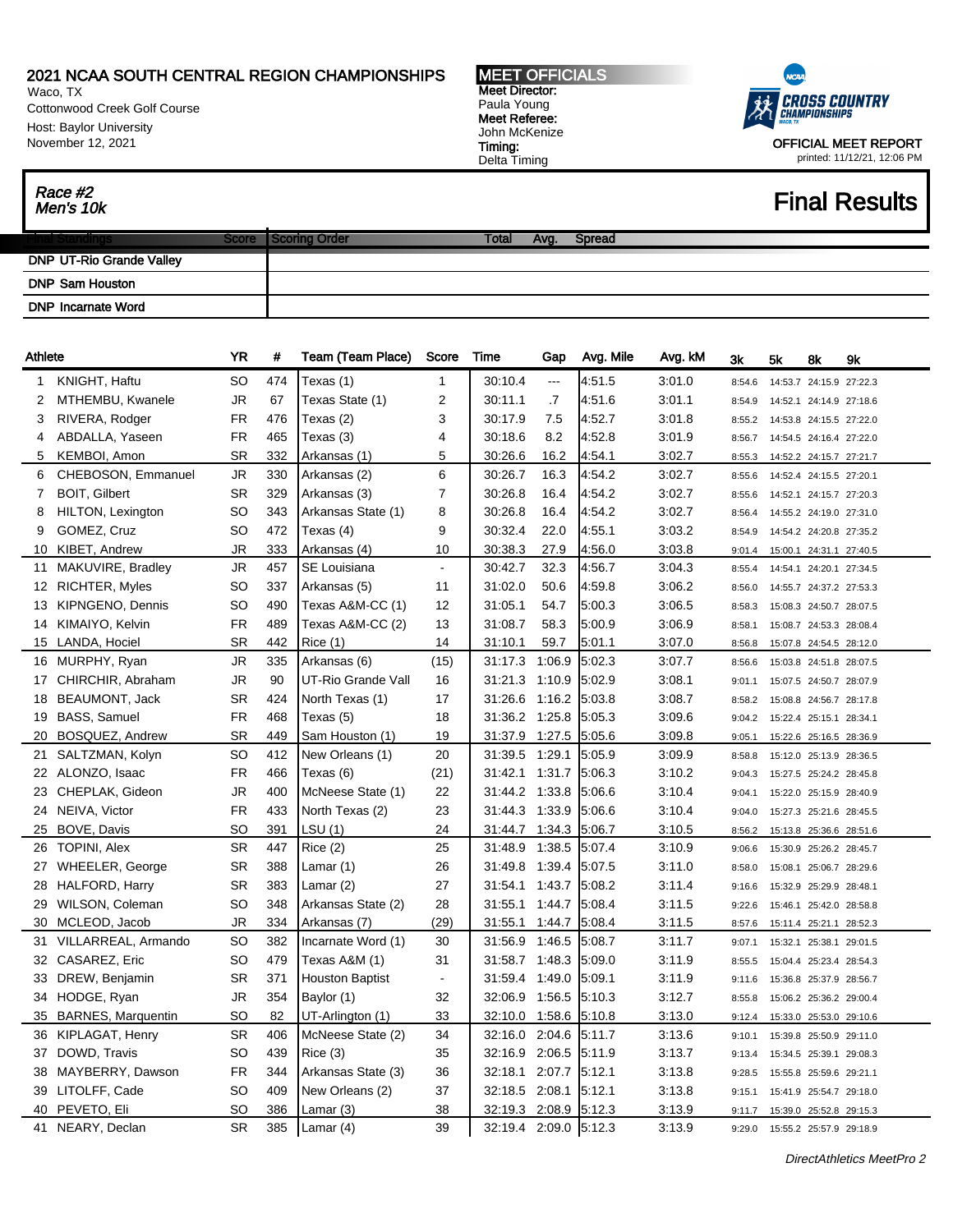Waco, TX Cottonwood Creek Golf Course Host: Baylor University November 12, 2021

# Race #2<br>Men's 10k

 $\overline{\phantom{a}}$ 

### INDIVIDUAL RESULTS (cont'd)

| Athlete  |                                 | <b>YR</b>       | #         | Team (Team Place)                      | Score          | Time                             | Gap    | Avg. Mile        | Avg. kM          | 3k               | 5k                                                           | 8k                      | 9k                      |
|----------|---------------------------------|-----------------|-----------|----------------------------------------|----------------|----------------------------------|--------|------------------|------------------|------------------|--------------------------------------------------------------|-------------------------|-------------------------|
|          | 42 MARTINGAYLE, Jackson         | <b>SO</b>       | 396       | LSU (2)                                | 40             | 32:19.8 2:09.4                   |        | 5:12.4           | 3:14.0           | 9:05.2           |                                                              |                         | 15:32.4 25:42.7 29:11.5 |
| 43       | HERBST, Nathan                  | <b>JR</b>       | 342       | Arkansas State (4)                     | 41             | 32:21.1 2:10.7                   |        | 5:12.6           | 3:14.1           | 9:24.9           |                                                              | 15:48.7 25:54.5 29:17.6 |                         |
| 44       | ABIKHALED, Andrew               | <b>JR</b>       | 436       | Rice(4)                                | 42             | 32:25.5 2:15.1                   |        | 5:13.3           | 3:14.5           | 9:14.3           |                                                              | 15:41.0 25:49.8 29:16.3 |                         |
| 45       | <b>BOUCHARD, Caleb</b>          | JR              | 425       | North Texas (3)                        | 43             | 32:27.1                          | 2:16.7 | 5:13.5           | 3:14.7           | 8:58.6           |                                                              |                         | 15:27.4 25:43.4 29:12.6 |
| 46       | FORESTER, Jaden                 | FR              | 408       | New Orleans (3)                        | 44             | 32:30.4 2:20.0                   |        | 5.14.1           | 3:15.0           | 9:14.7           |                                                              |                         | 15:41.7 25:55.1 29:19.2 |
| 47       | ARCILA, Juan                    | <b>JR</b>       | 477       | Texas A&M (2)                          | 45             | 32:30.9 2:20.5                   |        | 5:14.2           | 3:15.1           | 9:19.7           |                                                              | 15:46.6 25:57.2 29:22.8 |                         |
| 48       | KIPKOGEI, Jacob                 | SO              | 405       | McNeese State (3)                      | 46             | 32:31.5 2:21.1                   |        | 5:14.2           | 3:15.1           | 9:27.3           |                                                              | 15:57.2 26:06.5 29:30.6 |                         |
| 49       | KIPCHUMBA, Evans                | <b>SR</b>       | 73        | Tulane (1)                             | 47             | 32:33.6 2:23.2                   |        | 5:14.6           | 3:15.4           | 9:10.1           |                                                              |                         | 15:36.1 25:55.2 29:22.2 |
| 50       | HOFFPAUIR, Gavin                | JR              | 483       | Texas A&M (3)                          | 48             | 32:36.5 2:26.1                   |        | 5:15.0           | 3:15.6           | 9:12.8           |                                                              |                         | 15:40.6 25:56.7 29:26.8 |
| 51       | MURPHY, Maxwell                 | <b>JR</b>       | 462       | Stephen F. Austin (                    | 49             | 32:39.6 2:29.2                   |        | 5:15.5           | 3:16.0           | 9:11.3           |                                                              | 15:42.1 25:56.1 29:25.6 |                         |
|          | 52 HAESSNER, Julian             | <b>SO</b>       | 360       | Central Arkansas (1                    | 50             | 32:43.0 2:31.6                   |        | 5:16.1           | 3:16.3           | 9:35.8           |                                                              | 16:03.3 26:09.6 29:33.6 |                         |
| 53       | STELLMACH, Tristan              | SR              | 493       | Texas A&M-CC (3)                       | 51             | 32:45.4 2:35.0                   |        | 5:16.5           | 3:16.5           | 9:14.1           |                                                              |                         | 15:47.4 26:08.8 29:37.2 |
| 54       | AVILA-MARTINEZ, Abraham         | <b>FR</b>       | 467       | Texas (7)                              | (52)           | 32:46.2 2:35.8                   |        | 5:16.6           | 3:16.6           | 9:04.6           |                                                              | 15:41.4 26:16.6 29:38.8 |                         |
| 55       | PASCOE, Bennett                 | SR              | 345       | Arkansas State (5)                     | 53             | 32:46.7                          | 2:36.3 | 5:16.7           | 3:16.7           | 9:26.8           |                                                              | 15:55.6 26:23.0 29:48.4 |                         |
| 56       | WOTE, Jemal                     | <b>SR</b>       | 435       | Prairie View                           | $\blacksquare$ | 32:49.1                          | 2:38.7 | 5:17.1           | 3:16.9           | 9:03.4           |                                                              |                         | 15:34.1 26:04.7 29:35.2 |
| 57       | KILLIAN, Conner                 | SR              | 390       | Louisiana Tech                         | $\blacksquare$ | 32:53.0 2:41.6                   |        | 5:17.7           | 3:17.3           | 9:15.9           |                                                              | 15:47.7 26:07.8 29:37.5 |                         |
| 58       | GRANT, Brady                    | SO              | 482       | Texas A&M (4)                          | 54             | 32:55.0 2:43.6                   |        | 5:18.0           | 3:17.5           | 9:12.7           |                                                              | 15:50.1 26:19.6 29:49.3 |                         |
| 59       | HAESSNER, Philipp               | <b>SO</b>       | 361       | Central Arkansas (2                    | 55             | 32:56.9 2:46.5                   |        | 5:18.3           | 3:17.7           | 9:39.9           |                                                              | 16:13.5 26:23.2 29:46.4 |                         |
| 60       | VALLEJO, Devin                  | JR              | 369       | Houston                                | $\blacksquare$ | 32:57.2 2:46.8                   |        | 5:18.4           | 3:17.7           | 9:12.7           |                                                              | 15:53.9 26:25.0 29:51.7 |                         |
| 61       | MUNOZ, Marcos                   | <b>SO</b>       | 93        | UT-Rio Grande Vall                     | 56             | 32:58.0 2:46.6                   |        | 5:18.5           | 3:17.8           | 9:21.8           |                                                              | 16:01.9 26:20.3 29:50.0 |                         |
| 62       | CONRAD, Lakelin                 | <b>SR</b>       | 494       | <b>Texas Christian</b>                 | $\blacksquare$ | 32:58.2 2:47.8                   |        | 5:18.5           | 3:17.8           | 9:33.0           |                                                              |                         | 16:11.9 26:26.8 29:56.3 |
| 63       | <b>KIPLAGAT, Titus</b>          | <b>JR</b>       | 460       | Stephen F. Austin (                    | 57             | 32:58.3 2:47.9                   |        | 5:18.6           | 3:17.8           | 9:14.5           |                                                              | 15:50.2 26:14.2 29:47.5 |                         |
| 64       | ROXAS, Philip                   | <b>JR</b>       | 357       | Baylor (2)                             | 58             | 32:58.7 2:48.3                   |        | 5:18.6           | 3:17.9           | 9:24.8           |                                                              |                         | 15:58.5 26:21.1 29:52.2 |
| 65       | BENN, Joseph                    | FR              | 478       | Texas A&M (5)                          | 59             | 33:00.5 2:50.1                   |        | 5:18.9           | 3:18.0           | 9:22.9           |                                                              |                         | 15:59.9 26:19.7 29:50.9 |
| 66       | SEAGREAVES, Brandon             | <b>SO</b>       | 368       | Houston                                | $\blacksquare$ | 33:01.1 2:50.7                   |        | 5:19.0           | 3:18.1           | 9:10.4           |                                                              | 15:40.0 26:06.6 29:44.8 |                         |
| 67       | LORIPOSIA, Elias                | <b>JR</b>       | 407       | McNeese State (4)                      | 60             | 33:01.4 2:51.0                   |        | 5:19.1           | 3:18.1           | 9:29.9           |                                                              | 16:04.7 26:31.6 29:55.6 |                         |
| 68       | CARDER, John                    | <b>SR</b>       | 341       | Arkansas State (6)                     | (61)           | 33:01.7 2:51.3                   |        | 5:19.1           | 3:18.2           | 9:31.9           |                                                              | 16:08.7 26:29.6 29:57.1 |                         |
| 69       | JONES, Parker                   | SO              | 459       | Stephen F. Austin (                    | 62             | 33:01.8 2:51.4                   |        | 5:19.1           | 3:18.2           | 9:35.1           |                                                              |                         | 16:13.8 26:30.1 29:59.2 |
| 70       | ZIRKEL, Austin                  | JR              | 456       | Sam Houston (2)                        | 63             | 33:03.0 2:51.6                   |        | 5:19.3           | 3:18.3           | 9:28.0           |                                                              | 16:01.6 26:26.1 29:55.4 |                         |
| 71       | FETIZON, Alex                   | FR              | 374       | Incarnate Word (2)                     | 64             | 33:03.3 2:52.9                   |        | 5:19.4           | 3:18.3           | 9:34.9           |                                                              | 16:13.2 26:22.9 29:51.8 |                         |
|          | 72 TOUART, Jared                | SO              | 365       | Central Arkansas (3                    | 65             | 33:04.0 2:52.6                   |        | 5:19.5           | 3:18.4           | 9:28.5           |                                                              |                         | 16:05.0 26:27.3 29:59.8 |
| 73       | CHAMBERS, Levi                  | <b>JR</b>       | 322       | Abilene Christian (1                   | 66             | 33:04.3 2:53.9                   |        | 5:19.5           | 3:18.4           | 9:27.1           |                                                              | 15:54.0 26:17.9 29:51.4 |                         |
| 74       | CHUNG, Jonathan                 | FR              | 480       | Texas A&M (6)                          | (67)           | 33:05.0 2:53.6                   |        | 5:19.6           | 3:18.5           | 9:29.1           |                                                              | 16:03.2 26:16.6 29:49.7 |                         |
| 75<br>76 | WHALEY, Tate<br>BOTELLO, Justin | JR<br><b>SR</b> | 366<br>62 | Central Arkansas (4<br>Texas State (2) | 68<br>69       | 33:12.0 3:00.6<br>33:13.6 3:03.2 |        | 5:20.8<br>5:21.0 | 3:19.2<br>3:19.4 | 9:27.7           |                                                              |                         | 15:58.8 26:20.7 29:51.6 |
|          | 77 SMITH, Conor                 | <b>SR</b>       | 387       | Lamar (5)                              | 70             | 33:14.8 3:04.4                   |        | 5:21.2           | 3:19.5           | 9:24.2<br>9:39.0 |                                                              | 15:56.2 26:23.1 29:58.1 |                         |
|          | 78 RADTKE, Teddy                | SO              | 486       | Texas A&M (7)                          | (71)           | 33:15.6 3:05.2 5:21.3            |        |                  | 3:19.6           |                  | 16:14.9 26:38.3 30:07.5<br>9:25.4  16:03.9  26:43.1  30:11.4 |                         |                         |
|          | 79 MITCHELL, Logan              | <b>FR</b>       | 431       | North Texas (4)                        | 72             | 33:16.3 3:05.9                   |        | 5:21.5           | 3:19.6           | 9:13.9           |                                                              |                         | 15:53.2 26:24.7 30:01.0 |
| 80       | OSORIO LOPEZ, Pedro             | <b>JR</b>       | 68        | Texas State (3)                        | 73             | 33:17.5 3:07.1                   |        | 5:21.6           | 3:19.7           | 9:41.6           | 16:18.0 26:36.1 30:06.0                                      |                         |                         |
| 81       | NEAL, Griffin                   | <b>FR</b>       | 381       | Incarnate Word (3)                     | 74             | 33:21.4 3:11.0                   |        | 5:22.3           | 3:20.1           | 9:35.8           |                                                              |                         | 16:09.6 26:33.8 30:06.7 |
|          | 82 DAY, Ryan                    | <b>SR</b>       | 353       | Baylor (3)                             | 75             | 33:22.5 3:12.1                   |        | 5:22.5           | 3:20.2           |                  | 9:11.2  15:55.5  26:35.4  30:09.4                            |                         |                         |
| 83       | GARZA, Ryan                     | SO              | 375       | Incarnate Word (4)                     | 76             | 33:22.9 3:12.5                   |        | 5:22.5           | 3:20.3           | 9:27.0           |                                                              |                         | 16:11.3 26:39.8 30:11.8 |
|          | 84 MILLS, Lewis                 | <b>JR</b>       | 461       | Stephen F. Austin (                    | 77             | 33:23.2 3:12.8                   |        | 5:22.6           | 3:20.3           | 9:27.5           |                                                              |                         | 16:08.4 26:38.7 30:12.8 |
| 85       | AGUILAR, Stephen                | SR              | 370       | <b>Houston Baptist</b>                 | $\sim$         | 33:24.6 3:14.2 5:22.8            |        |                  | 3:20.5           | 9:24.6           |                                                              |                         | 16:02.4 26:38.5 30:12.7 |
|          | 86 LAGAT, Denis                 | <b>SO</b>       | 326       | Abilene Christian (2)                  | 78             | 33:28.6 3:18.2 5:23.4            |        |                  | 3:20.9           | 9:41.5           | 16:10.4 26:45.6 30:18.4                                      |                         |                         |
|          | 87 OATMAN, Kristian             | <b>JR</b>       | 410       | New Orleans (4)                        | 79             | 33:29.3 3:18.9 5:23.6            |        |                  | 3:20.9           |                  | 9:31.7 16:11.0 26:40.9 30:14.4                               |                         |                         |
|          |                                 |                 |           |                                        |                |                                  |        |                  |                  |                  |                                                              |                         |                         |

MEET OFFICIALS Meet Director: Paula Young Meet Referee: John McKenize Timing: Delta Timing



OFFICIAL MEET REPORT printed: 11/12/21, 12:06 PM

### **Final Results**

DirectAthletics MeetPro 3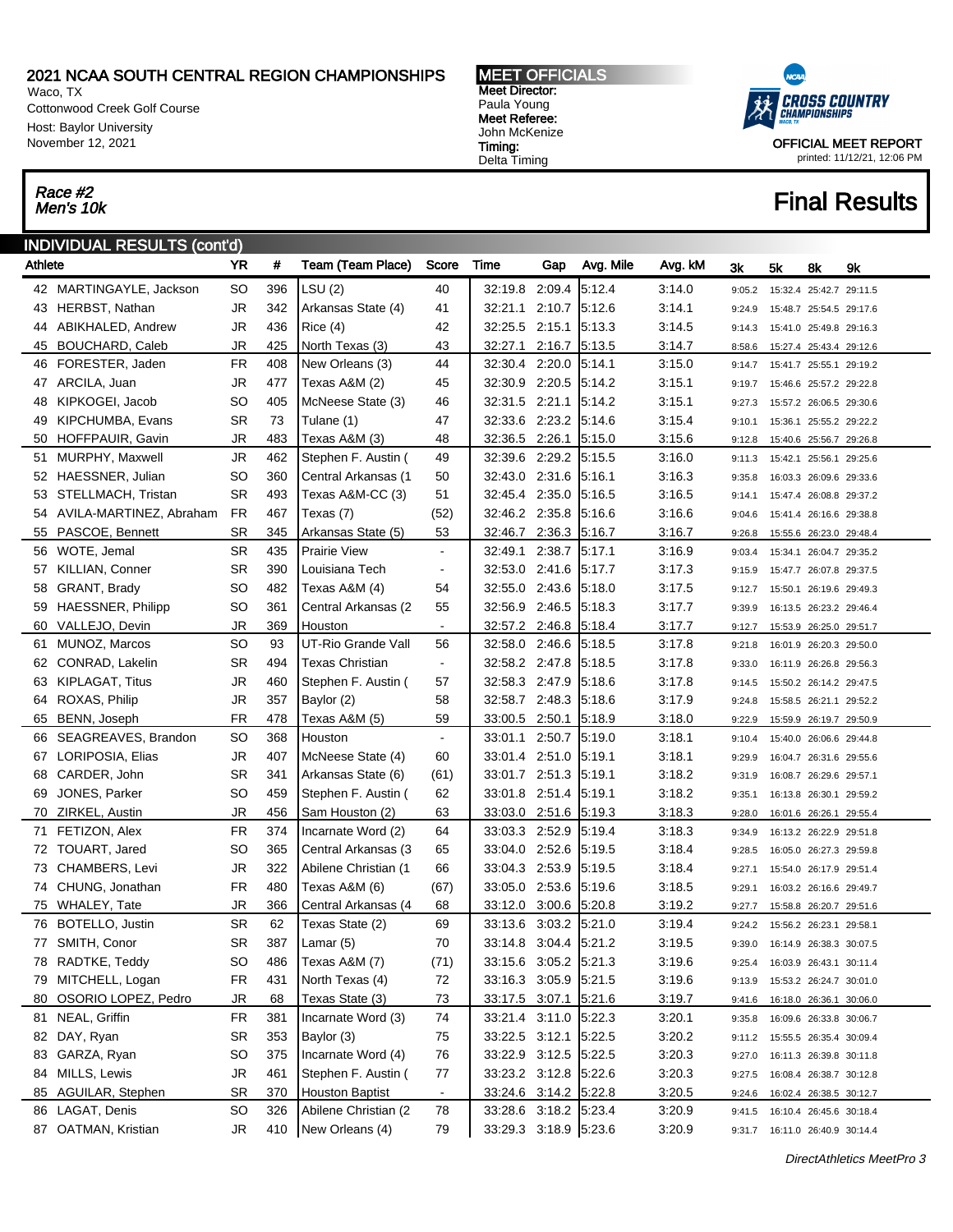Waco, TX Cottonwood Creek Golf Course Host: Baylor University November 12, 2021

# Race #2<br>Men's 10k

í.

### INDIVIDUAL RESULTS (cont'd)

| Athlete |                           | <b>YR</b> | #   | Team (Team Place)      | Score          | Time                  | Gap    | Avg. Mile | Avg. kM | 3k     | 5k                                | 8k                      | 9k |
|---------|---------------------------|-----------|-----|------------------------|----------------|-----------------------|--------|-----------|---------|--------|-----------------------------------|-------------------------|----|
|         | 88 EL-FADL, Omer          | <b>FR</b> | 402 | McNeese State (5)      | 80             | 33:29.5               | 3:19.1 | 5:23.6    | 3:20.9  | 9:31.1 |                                   | 16:02.7 26:37.7 30:12.0 |    |
| 89      | GARCIA, Ricardo           | <b>FR</b> | 91  | UT-Rio Grande Vall     | 81             | 33:30.1               | 3:19.7 | 5:23.7    | 3:21.0  | 9:40.6 |                                   | 16:19.4 26:45.6 30:19.2 |    |
| 90      | RODRIQUEZ, Tyler          | SO        | 87  | UT-Arlington (2)       | 82             | 33:33.6               | 3:23.2 | 5:24.2    | 3:21.4  | 9:17.5 |                                   | 16:08.9 26:51.1 30:22.3 |    |
| 91      | KIPLAGAT, Maxwel          | SO        | 325 | Abilene Christian (3   | 83             | 33:34.5               | 3.24.1 | 5:24.4    | 3:21.4  | 9:50.6 |                                   | 16:34.6 26:57.8 30:22.6 |    |
|         | 92 TAMURA, Christian      | JR        | 364 | Central Arkansas (5    | 84             | 33:37.1 3:26.7        |        | 5:24.8    | 3:21.7  | 9:54.1 |                                   | 16:34.7 26:58.4 30:27.1 |    |
| 93      | THAMES, Davis             | FR        | 446 | Rice(5)                | 85             | 33:39.2 3:28.8        |        | 5:25.1    | 3:21.9  | 9:25.8 |                                   | 16:11.2 26:53.5 30:21.2 |    |
| 94      | CORONA, Alfredo           | FR        | 85  | UT-Arlington (3)       | 86             | 33:46.7 3:36.3        |        | 5:26.4    | 3:22.7  | 9:28.1 |                                   | 16:19.3 27:06.6 30:43.1 |    |
| 95      | CARDINAL, Spencer         | <b>FR</b> | 350 | Arkansas-Little Roc    | $\blacksquare$ | 33:46.7               | 3:36.3 | 5:26.4    | 3:22.7  | 9:24.1 |                                   | 16:10.7 26:57.2 30:34.4 |    |
|         | 96 KIPKOSGEI, Kevin       | JR        | 324 | Abilene Christian (4   | 87             | 33:49.6 3:39.2        |        | 5:26.8    | 3:23.0  | 9:50.1 |                                   | 16:34.6 27:10.7 30:37.7 |    |
| 97      | CROFT, Joey               | JR        | 401 | McNeese State (6)      | (88)           | 33:50.6 3:40.2 5:27.0 |        |           | 3:23.1  | 9:38.9 |                                   | 16:24.3 27:01.9 30:34.9 |    |
| 98      | GONZALEZ, Jose            | SO        | 497 | <b>Texas Southern</b>  | $\blacksquare$ | 33:52.7 3:42.3        |        | 5:27.3    | 3:23.3  | 9:23.5 |                                   | 16:02.9 26:58.0 30:34.0 |    |
| 99      | OOSTHUIZEN, Ronen         | FR        | 445 | Rice (6)               | (89)           | 33:53.4 3:43.0        |        | 5:27.4    | 3:23.3  | 9:51.3 |                                   | 16:38.6 27:11.3 30:44.8 |    |
|         | 100 COSTON, Eric          | SR        | 392 | LSU (3)                | 90             | 33:54.2 3:43.8        |        | 5:27.6    | 3:23.4  | 9:04.9 |                                   | 15:47.6 26:40.2 30:24.4 |    |
|         | 101 JACKSON, Parker       | SO        | 363 | Central Arkansas (6    | (91)           | 33:55.1               | 3:44.7 | 5:27.7    | 3:23.5  | 9:26.2 |                                   | 16:08.4 27:02.1 30:41.0 |    |
|         | 102 EMBREE, Gabe          | <b>FR</b> | 323 | Abilene Christian (5   | 92             | 33:56.2 3:45.8        |        | 5:27.9    | 3:23.6  | 9:53.3 |                                   | 16:34.1 27:03.1 30:37.9 |    |
|         | 103 SOLTMANN, Aaron       | <b>FR</b> | 351 | Arkansas-Little Roc    | $\blacksquare$ | 33:56.5 3:46.1        |        | 5:27.9    | 3:23.6  | 9:31.3 |                                   | 16:18.7 26:58.1 30:39.0 |    |
|         | 104 PITTS, Dylan          | SO        | 69  | Texas State (4)        | 93             | 33:58.4 3:48.0        |        | 5.28.2    | 3:23.8  | 9:41.7 |                                   | 16:27.8 27:09.8 30:42.8 |    |
|         | 105 HARRINGTON, Fionn     | FR        | 362 | Central Arkansas (7    | (94)           | 33:59.2               | 3.48.8 | 5:28.4    | 3:23.9  | 9:46.1 |                                   | 16:32.9 27:16.9 30:50.4 |    |
|         | 106 ORTIZ, Brayden        | <b>SO</b> | 80  | UL-Monroe              | $\blacksquare$ | 34:05.0               | 3:53.6 | 5:29.3    | 3:24.5  |        | 10:06.8 16:52.7 27:18.3 30:50.4   |                         |    |
|         | 107 HOLST, Travian        | SR        | 63  | Texas State (5)        | 95             | 34:07.1 3:56.7        |        | 5:29.6    | 3:24.7  | 9:41.6 |                                   | 16:20.8 27:01.9 30:43.9 |    |
|         | 108 MARTINEZ, Christopher | FR        | 356 | Baylor (4)             | 96             | 34:10.6 4:00.2        |        | 5:30.2    | 3:25.1  | 9:42.5 |                                   | 16:37.1 27:19.6 31:00.0 |    |
|         | 109 CANALES, Alex         | <b>FR</b> | 89  | UT-Rio Grande Vall     | 97             | 34:11.4 4:01.0        |        | 5:30.3    | 3:25.1  | 9:59.3 |                                   | 16:47.3 27:20.5 30:56.2 |    |
|         | 110 MORGAN, Matthew       | SR        | 432 | North Texas (5)        | 98             | 34:12.0 4:00.6        |        | 5:30.4    | 3:25.2  | 9:36.0 |                                   | 16:22.4 27:14.3 30:55.1 |    |
|         | 111 LANTAU, Brandon       | JR        | 384 | Lamar (6)              | (99)           | 34:14.1               | 4.03.7 | 5:30.8    | 3:25.4  | 9:52.6 |                                   | 16:41.7 27:26.1 31:01.7 |    |
|         | 112 MCWILLIAMS, Elijah    | JR        | 451 | Sam Houston (3)        | 100            | 34:15.5 4:05.1        |        | 5:31.0    | 3:25.5  | 9:45.0 |                                   | 16:34.6 27:26.5 31:02.9 |    |
|         | 113 ELBANNA, Alan         | SO        | 367 | Houston                | $\blacksquare$ | 34:16.1               | 4.05.7 | 5:31.1    | 3:25.6  |        | 10:00.3 16:48.8 27:26.2 31:00.5   |                         |    |
|         | 114 ESTES, Patrick        | FR        | 86  | UT-Arlington (4)       | 101            | 34:17.9 4:07.5        |        | 5:31.4    | 3:25.8  | 9:33.2 |                                   | 16:23.9 27:14.6 31:00.6 |    |
|         | 115 HERNANDEZ, Matthew    | JR        | 377 | Incarnate Word (5)     | 102            | 34:19.4 4:09.0        |        | 5:31.6    | 3:25.9  | 9:44.1 |                                   | 16:23.6 27:14.9 31:01.7 |    |
|         | 116 HAMILTON, Garrett     | SO        | 394 | LSU(4)                 | 103            | 34:22.4               | 4:12.0 | 5.32.1    | 3:26.2  | 9:40.1 |                                   | 16:37.2 27:27.9 31:05.5 |    |
|         | 117 WALLACE, Kyan         | FR        | 455 | Sam Houston (4)        | 104            | 34:26.1 4:15.7        |        | 5:32.7    | 3:26.6  | 9:46.4 |                                   | 16:28.8 27:24.7 31:03.5 |    |
|         | 118 VERDIN, O'Brien       | FR        | 328 | Abilene Christian (6   | (105)          | 34:29.4 4:19.0        |        | 5:33.2    | 3:26.9  | 9:53.4 |                                   | 16:34.3 27:22.2 31:04.1 |    |
|         | 119 PRICE, Isaiah         | JR        | 372 | <b>Houston Baptist</b> | $\blacksquare$ | 34:32.3 4:21.9        |        | 5:33.7    | 3:27.2  | 9:42.3 |                                   | 16:34.0 27:35.5 31:19.1 |    |
|         | 120 TUM, Bethwel          | <b>SO</b> | 76  | Tulane (2)             | 106            | 34:37.2 4:26.8        |        | 5:34.5    | 3:27.7  | 9:36.2 |                                   | 16:25.1 27:26.0 31:10.6 |    |
|         | 121 DANIELS, Christopher  | <b>FR</b> | 373 | Incarnate Word (6)     | (107)          | 34:38.5 4:28.1        |        | 5:34.7    | 3:27.8  | 9:23.8 |                                   | 16:09.6 27:25.6 31:10.4 |    |
|         | 122 KANIPE, Miles         | SR        | 418 | <b>Nicholls State</b>  | $\blacksquare$ | 34:39.8 4:29.4 5:34.9 |        |           | 3:28.0  | 9:51.4 |                                   | 16:49.3 27:41.4 31:19.4 |    |
|         | 123 ELLIOTT, Riley        | FR        | 458 | Stephen F. Austin (    | 108            | 34:44.8 4:34.4 5:35.7 |        |           | 3:28.5  | 9:34.5 | 16:24.1 27:25.6 31:27.7           |                         |    |
|         | 124 YE, Jacob             | <b>FR</b> | 88  | UT-Arlington (5)       | 109            | 34:46.0 4:34.6 5:35.9 |        |           | 3:28.6  |        | 9:36.4  16:24.9  27:44.9  31:28.0 |                         |    |
|         | 125 RAMOS, Edward         | <b>SO</b> | 95  | UT-Rio Grande Vall     | 110            | 34:46.8 4:36.4 5:36.0 |        |           | 3:28.7  |        | 10:00.7 16:48.4 27:39.0 31:23.1   |                         |    |
|         | 126 RAMON, Idol           | <b>FR</b> | 100 | <b>UTSA</b>            | $\blacksquare$ | 34:49.0 4:37.6        |        | 5:36.4    | 3:28.9  |        | 9:47.3  16:45.9  27:46.6  31:27.5 |                         |    |
|         | 127 ALLEN, Joel           | FR        | 349 | Arkansas-Little Roc    | $\blacksquare$ | 34:49.7 4:39.3 5:36.5 |        |           | 3:29.0  | 9:51.8 |                                   | 16:49.8 27:51.1 31:31.4 |    |
|         | 128 TREVINO, Gabriel      | <b>SO</b> | 327 | Abilene Christian (7   | (111)          | 34:54.9 4:44.5        |        | 5:37.3    | 3:29.5  | 9:54.0 |                                   | 16:40.4 27:42.5 31:27.2 |    |
|         | 129 SANDROCK, Gary        | FR        | 413 | New Orleans (5)        | 112            | 34:57.3 4:46.9        |        | 5:37.7    | 3:29.7  | 9:38.8 |                                   | 16:37.8 27:53.0 31:36.6 |    |
|         | 130 MOSQUEDA, Nicholas    | SR        | 66  | Texas State (6)        | (113)          | 34:58.3 4:47.9 5:37.9 |        |           | 3:29.8  |        | 10:00.4 16:48.9 27:52.1 31:38.0   |                         |    |
|         | 131 HAAS, Hunter          | JR.       | 488 | Texas A&M-CC (4)       | 114            | 35:02.2 4:51.8        |        | 5:38.5    | 3:30.2  | 9:43.8 |                                   | 16:48.3 27:56.8 31:39.3 |    |
|         | 132 RIVERA, Christian     | <b>FR</b> | 452 | Sam Houston (5)        | 115            | 35:03.5 4:53.1 5:38.7 |        |           | 3:30.3  | 9:28.8 |                                   | 16:17.9 27:33.7 31:27.9 |    |
|         | 133 WISE, Adam            | JR.       | 399 | LSU(5)                 | 116            | 35:12.0 5:00.6 5:40.1 |        |           | 3:31.2  |        | 9:29.8  16:32.1  27:51.4  31:38.8 |                         |    |

MEET OFFICIALS Meet Director: Paula Young Meet Referee: John McKenize Timing: Delta Timing



OFFICIAL MEET REPORT printed: 11/12/21, 12:06 PM

## **Final Results**

DirectAthletics MeetPro 4